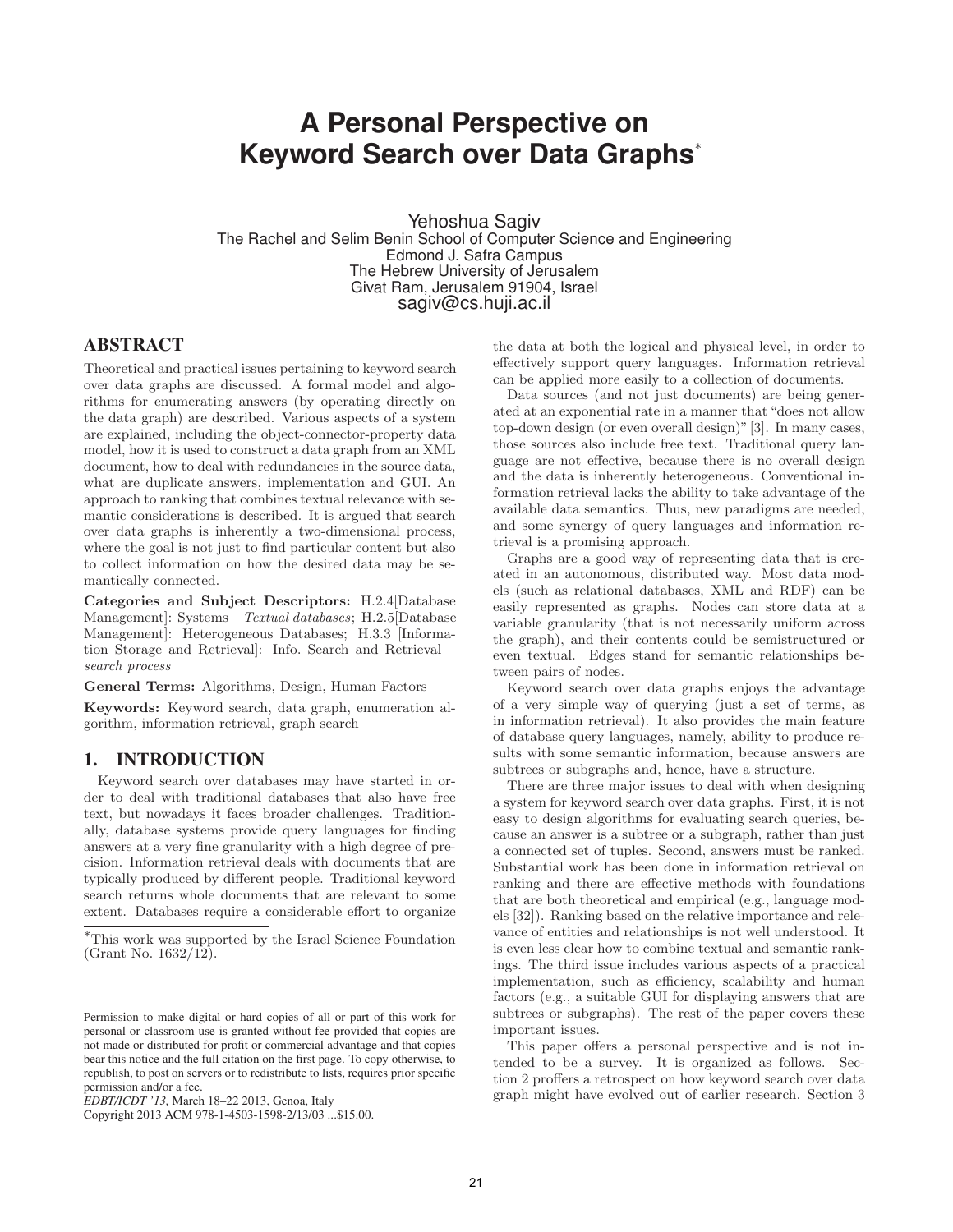defines the formal notions of data graphs, queries and answers. It also discusses algorithms for enumerating answers with an emphasis on three important properties: correctness (i.e., ability to generate all the answers), efficiency and ability to enumerate in some desired order. The algorithms we discuss are of the type that works directly on the data  $graph$  (as in  $[5, 19]$ ), rather than by first generating expressions and then evaluating them  $(e.g., [4, 17])$ . Section 4 is about the system we have implemented. In particular, we describe the object-connector-property data model and how it is used to construct a data graph from an XML document. Data graphs can also be built easily from other types of data (e.g., relational databases and RDF), but we prefer to do that from XML. Section 4 also describes how to deal with redundancies in the source XML document (which are likely in real-world datasets) and how to define duplicate answers. In addition, Section 4 discusses various aspects of the implementation and the GUI. Section 5 deals with the issue of ranking. It describes our particular approach to a ranking that combines relevance of the text with semantic importance, where the former depends on the query at hand whereas the latter does not. In Section 6, we argue that finding information in a data graph is inherently a twodimensional search. That is, we have to find not just particular answers but also relevant patterns (i.e., expressions) that may indicate the semantic structures (rather than specific contents) of the information we are looking for. We conclude in Section 7.

# **2. A RETROSPECT**

The aim of keyword search in information retrieval is to find relevant documents. Database queries are geared toward providing full and accurate answers to precise queries. The universal relation (e.g., [10, 34, 35]) might be perceived as an early attempt to combine the two. In that paradigm, a query is just a set of terms, which are attribute names. The goal is translate those terms into a relational query over the database. In retrospect, the universal-relation approach has not been widely used in practice, because the emphasis was on finding the correct translation of the attribute names to a relational query. This approach might have been more successful if it had been oriented toward finding relational queries that are (just) relevant to the given attribute names. An early system for keywords search over XML is [9]. That system also suffered from the desire to determine the correct way of answering a query and was limited to a data in the form of tree (rather than a graph).

A major obstacle in the development of a universal-relation interface was the need to handle incomplete information. In other words, even if one is able to translate correctly a set of attributes into a join of several relations, the result may be empty due to missing data. The notion of full disjunctions [11], also called maximal answers, was developed to tackle this problem, and several algorithmic solutions were found (e.g., [8,33]). The difference between a full answer and a maximal answer is that the former is a set that includes exactly one tuple from each relation, whereas the latter is a maximal set consisting of at most one tuple from each relation. In both cases, all the tuples of the set must be join consistent. Hence, an answer is maximal if one cannot add any tuple (from a relation not present in the answer) and still have a join consistent set. However, even a solution to the problem of incomplete information is not quite sufficient

when dealing with heterogeneous data that is created in an autonomous, distributed manner, as we explain next.

In the database way of finding information, we first formulate a query that gives the correct relationship between the entities of interest and then perform some selections. For example, if we want to find whether Smith is a teacher of Jones, we first need to join several relations to get the correct connection between students and their teachers. Then, we select tuples where the teacher name is Smith and the student name is Jones. Common optimizations may reverse the order and do selections before joins. Nonetheless, in principle, we formulate a query that is good not just for Smith and Jones, but for any pair of a teacher and a student—all we have to do is a simple substitution that replaces the terms "Smith" and "Jones" with some other names. This is drastically different from keyword search that zooms in, at first, on documents that are relevant to Smith and Jones, and only then does it become apparent whether Smith is a teacher of Jones. Of course, it may not be easy to find the particular information we are looking for (namely, whether Smith is a teacher of Jones) by inspecting documents that are relevant to these two individuals. If Smith indeed teaches Jones, we are likely to find rather quickly concrete evidence to this fact (especially if we add the term "teach" to the query). But how can we be sure that Smith does not teach Jones? Inspecting all relevant documents (and verifying that none of them pertains to the fact that Smith teaches Jones) may require too much time. This is one indication to the need for a twodimensional search that we mentioned in the introduction and is further explained in Section 6.

To summarize thus far, a database query is good not just for finding a particular unit of information (such as "Smith teach Jones")—it can actually be used (with minor modification) for getting every fact of the same type (e.g., that one person is the teacher of another). This characteristic (along with the need to enforce some constraints) is the cause of why a good database design is rather elusive. It is even harder to preserve this property when dealing with data integration from heterogeneous sources and data exchange. Nevertheless, a lot of database research has been fueled by the belief that a database must have that characteristic at all cost. Is it really needed? Undoubtedly, a database of a bank must have this property. However, in an era where the amount of information grows exponentially, it is unrealistic to expect that all databases will have that property. Keyword search is an attractive alternative, because it concentrates on specific terms (e.g., "Smith" and "Jones") without trying to find a way of answering all queries of the same type (e.g., does one person teach another?). However, keyword search is oblivious to the semantic structure of the data and, therefore, is rather limited in its ability to concisely retrieve precise information. In this paper, we describe ongoing work that aims at amalgamating the two paradigms: keyword search and database queries.

# **3. FORMAL MODEL AND ALGORITHMS**

In this section, we describe the formal notion of a data graph and define what are answers to keyword queries. We also discuss several algorithms for generating answers.

# **3.1 Formal Data Graphs**

Formally, a directed data graph has two types of nodes: structural nodes and keyword nodes. The former corre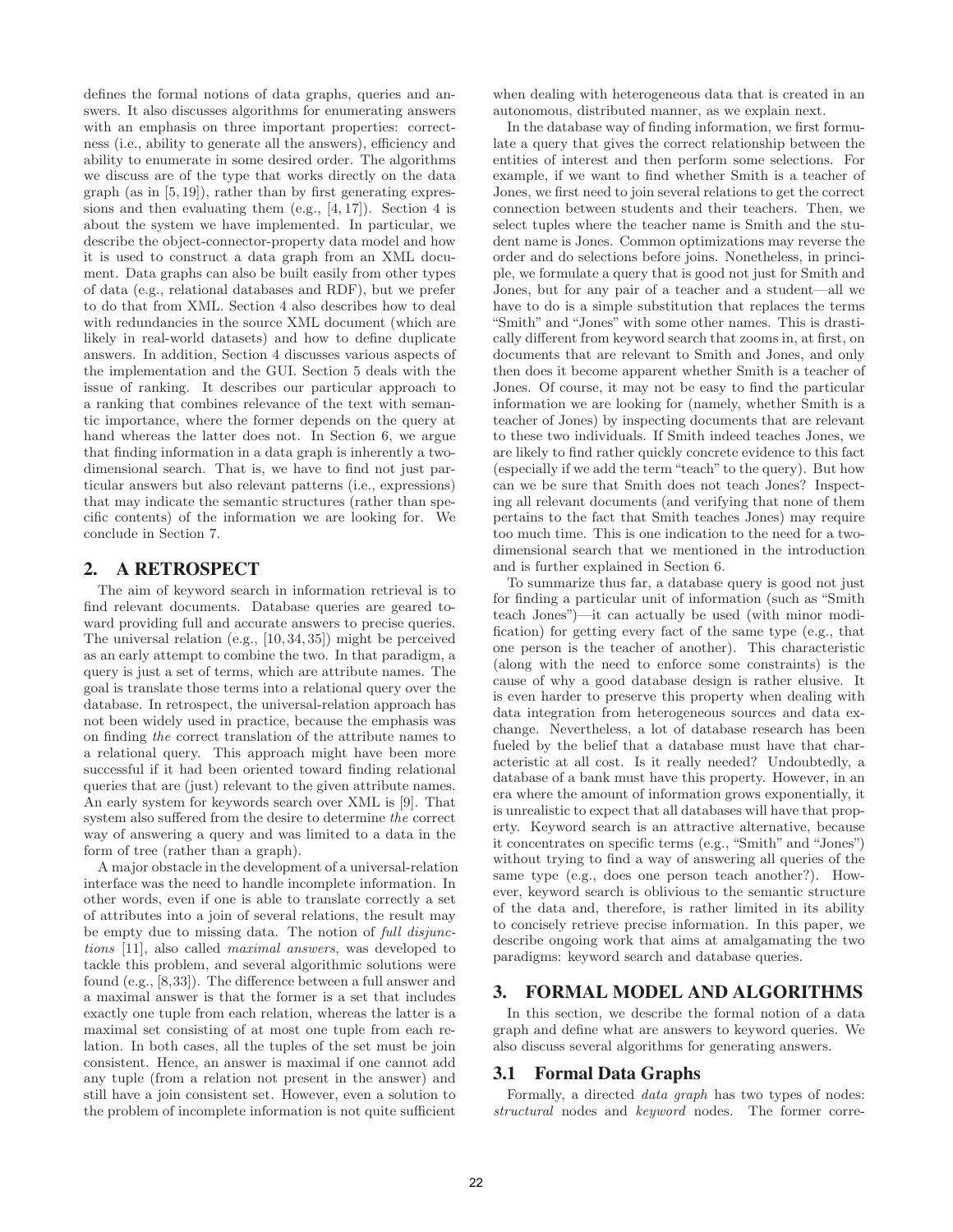sponds to the basic components of the data. For example, in a data graph derived from a relational database, the structural nodes are tuples. The edges correspond to foreign-key references among tuples. A data graph may also be derived from an XML document. In this case, the structural nodes may correspond to elements of the XML document (alternatively, there could also be a separate structural node for each attribute). The edges indicate the relationships that are derived either from id references or nesting (i.e., an element appearing inside another one). Each structural node has some associated text, namely, its *content*. In the case of a data graph derived from a relational database, the content of a structural node is the same as that of its corresponding tuple. That content comprises both the attribute names and their values. When the data graph is obtained from an XML document, the content associated with a structural node is that of its corresponding element, but excluding the content of sub-elements (or attributes that are represented by other nodes). Each structural node also has a label. There is no need to assume that a label uniquely identifies a node. The edges have neither contents nor labels.

The keyword nodes are for the terms that comprise the contents of the structural nodes. Each keyword has its own node. We use the keyword itself to identify its node. From each structural node s, there is an edge to every keyword node  $k$ , such that  $k$  appears in the content of  $s$ . By a slight abuse of terminology, we may refer to a "keyword node" just as "keyword."

As an example, Figure 1 shows a data graph (where keyword nodes are shown as words). This data graph is derived from a small part of the Mondial relational database,<sup>1</sup> so its structural nodes correspond to tuples (and their labels are tuple identifiers). Note that in our model, each keyword is represented by a single node and all its occurrences point to that node (hence, this is not a restriction). Moreover, keywords have only incoming edges.

The nodes and edges of a data graph have nonnegative weights The length of a path in the graph is the sum of the weights along the path. The height of a directed subtree T is the maximum length of any path from the root of  $T$  to a leaf. The *weight* of  $T$  is the sum of weights of all the nodes and edges of T.

## **3.2 Queries and Answers**

In our model, a query is a set of keywords (or terms)

1 http://www.dbis.informatik.uni-goettingen.de/ Mondial/#SQL



Figure 1: Data graph  $G_1$ 

Q. We assume that a query has at least two keywords. An answer to  $Q$  is a directed subtree  $T$  of the data graph  $G$ , such that T contains all the keywords of Q and is non-redundant. The occurrences of the keywords are represented by their corresponding nodes. Thus, the subtree  $T$  must include the nodes for all the keywords of  $Q$ . Non-redundancy of  $T$  means that  $T$  is *reduced* with respect to  $Q$ , namely,  $T$  contains the nodes for all the keywords of Q, but has no proper directed subtree that also includes all of them.

Since an answer  $T$  is a directed subtree, it follows that T has a node r, called the root, such that every other node of  $T$  is reachable from  $r$  through a unique directed path. Alternatively, we can characterize an answer as a subtree T of G, such that the root has at least two children and the set of leaves is exactly Q.

Example 1. Consider the data graph  $G_1$  of Fig. 1. Let the query Q consist of the keywords Belgium, EU and Brussels, that is,  $Q = \{\texttt{Belgium}, \texttt{Brussels}, \texttt{EU}\}.$  The only two answers are the subtrees  $A_1$  and  $A_2$  shown in Fig. 2.

Now, consider the query  $Q' = \{ \texttt{Brussels}, \texttt{EU} \}.$   $A_1$  and  $A_2$ are not answers to  $Q'$ , because each one contains a proper subtree that also includes the given keywords.

Following  $[20, 22]$ , we can also view a data graph G as undirected. In this case, there are two types of answers to a query Q. First, an undirected answer is an undirected subtree that contains all the keywords and is reduced (i.e., has no proper undirected subtree that also contains all of them). Second, a strong answer is an undirected answer, such that all its keyword nodes are leaves (that is, we cannot use a keyword node in order to connect two structural nodes). When we just say "answer," we usually mean "directed answer" as defined earlier.

#### **3.3 Generating Answers**

Given a data graph  $G$  and a query  $Q$ , our goal is to enumerate the answers to Q by increasing weight. Thus, we follow the principle that a smaller subtree indicates a stronger relationship between the keywords.

For efficiency, we would like the enumeration to be with polynomial delay [18], which means the following. There is a polynomial  $p(n)$ , where n is the size of the input (i.e., G and Q), such that the time needed to produce the next answer (since the previous one was printed) is always bounded by  $p(n)$ . The *initial* delay (i.e., the running time until the first answer is printed) and the final delay (i.e., the time interval between printing the last answer and terminating) are also bounded by  $p(n)$ . In particular, if there are no answers at



Figure 2: Answers  $A_1$  and  $A_2$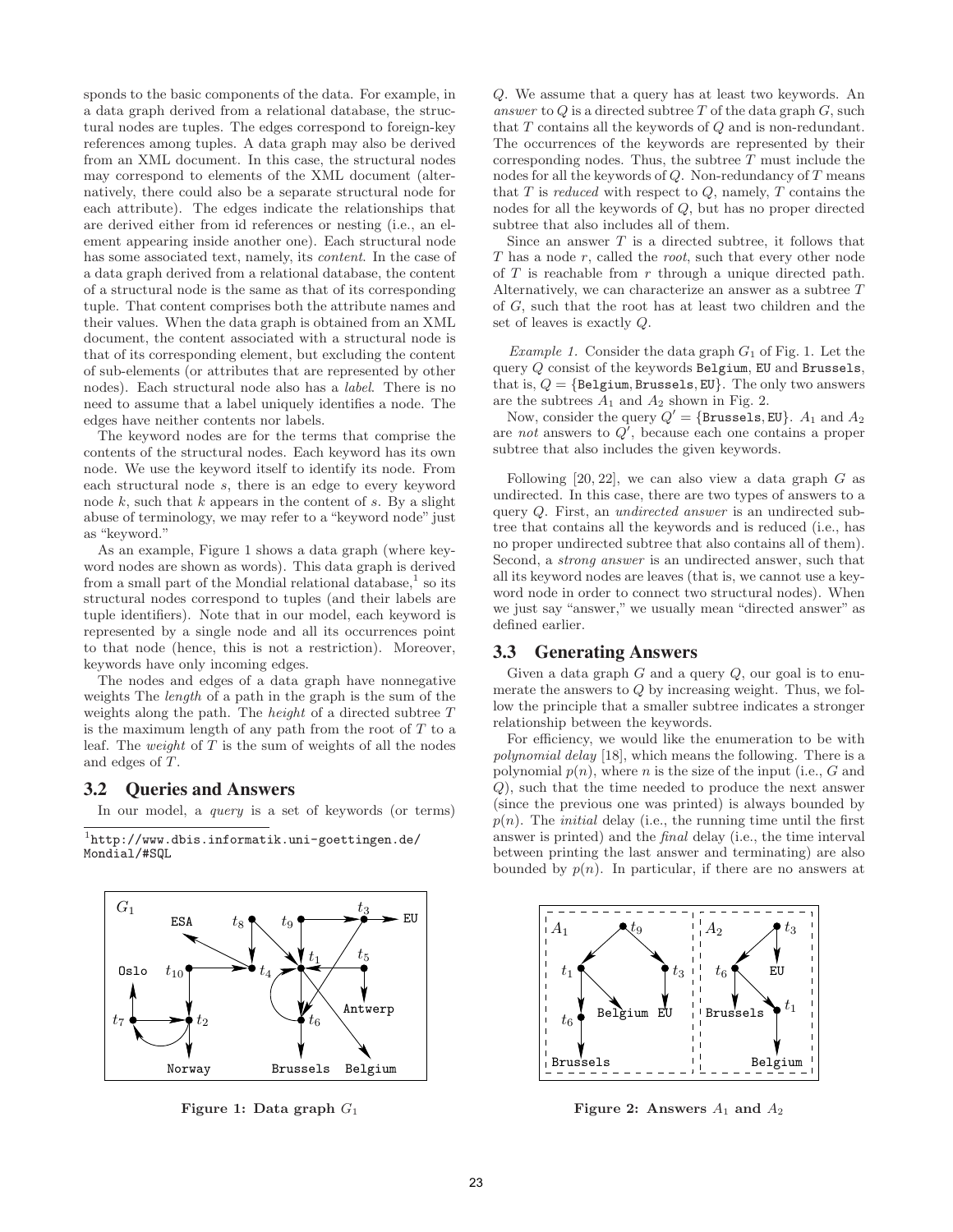all, then the algorithm must stop after a polynomial number of steps. To improve efficiency, we may want to consider enumeration in an approximate order. This type of enumeration is formally defined in [22].

An important property of an algorithm for enumerating answers is the ability to generate all of them. It is challenging to design an algorithm that does not miss answers. In fact, this property is not realized by most of the existing algorithms that work directly on the data graph (see [12] for more details about this issue).

In summary, an algorithm for enumerating answers should have three important properties: *correctness*, *efficiency* and order. The first means that an enumeration algorithm should be capable of generating all the answers. The second refers to the guaranteed running time (e.g., polynomial delay). The third means that the enumeration should be in some desirable order (e.g., by increasing weight).

We would like to realize all of these three properties both theoretically and practically. However, some comprises might be necessary, especially when considering the practical point of view.

The work of [21, 23] was the first to give algorithms that are correct and provably efficient (i.e., run with polynomial delay); however, the enumeration is in an arbitrary order. This work includes algorithms for all three variants of answers (i.e., directed, undirected and strong).

The work of [22] was the first to give algorithms that realize all of those three properties. That is, they enumerate all answers, with polynomial delay and by increasing weight. Since this necessarily involves solving the Steinertree problem, it is essential to assume that the query is of fixed size. However, the exponential factor (in the polynomial that bounds the delay) is of the form  $c^k$ , where c is a small constant and  $k$  is the number of keywords in the query. Practically, this is much better when compared to processing relational queries for which the exponential factor is of the form  $n^q$ , where n is the size of the database and q is the size of the relational query. In [22], they also give algorithms for enumerating in an approximate order by weight. These algorithm achieve polynomial delay without assuming that the query is of fixed size. All three types of answers (i.e., directed, undirected and strong) are considered in [22].

Since enumeration by increasing weight is not easy to achieve in practice, an alternative approach, which was introduced in [5, 19], is to enumerate (directed subtrees) by increasing height. The rationale is that enumerations by increasing weight and height are reasonably correlated. Therefore, we can achieve an enumeration that is close to the desired order as follows. Suppose that we want  $n$  answers. We enumerate by increasing height a larger number of answers (say  $10n$ ), and then sort them by increasing weight and take the first  $n$ . This approach was adopted in [12]. Their algorithm enumerates answers in a 2-approximate order by increasing height with polynomial delay. In contrast to [5, 19], the algorithm of [12] does not miss answers and enumerates with polynomial delay. The work of [12] considers only directed answers.

## **3.4 Practically Efficient Algorithms**

We have mentioned that the important properties of an enumeration algorithm are efficiency and ability to generate all answers in an order that is close to the desired one. However, an algorithm with a theoretical guarantee of efficiency

(e.g., polynomial delay) is not necessarily better in practice than algorithms without such a guarantee. The reason is that theoretical efficiency is typically for the worst case, whereas in practice we measure (in experiments) the average behavior.

As mentioned earlier, a fast algorithm for generating directed answers was introduced in [5]. It uses Dijkstra's shortest paths iterators—one per keyword of the query Q. When these iterators (which start at the keyword nodes) meet in a structural node  $v$ , then we should examine the directed subtree  $T$  consisting of the shortest paths from the keywords of  $Q$  to  $v$ . If the root of  $T$  has at least two children, then it is a directed answer. This is a fast algorithm in practice, even though its delay is not always polynomial. A more severe problem with this algorithm is the inability to generate all answers. In particular, that algorithm cannot generate an answer  $T$  rooted at  $v$ , such that some paths of  $T$  from the keyword nodes of  $Q$  to  $v$  are not the shortest. The algorithm of [12] also uses shortest paths iterators as in [5], but it does so within the Lawler-Murty's procedure [26, 31] and couples those iterators with an additional algorithm for finding a directed subtree having a root with at least two children, when the shortest-path iterators do not produce such a subtree. Thus, the algorithm of [12] is both correct and theoretically efficient. However, we have developed another correct algorithm that is considerably faster in practice, even though its worst-case delay is exponential. That algorithm enumerates all directed answers by increasing height and is given in [15]. Next, we briefly describe its main ideas.

First, we can modify Dijkstra's algorithm so that it enumerates all simple (i.e., acyclic) paths by increasing weight from  $s$  to  $t$ . To do that, the queue has to store paths rather than nodes. A path is represented by a linked list in reverse order from its last node u to s. In each iteration, we remove the shortest path  $p$  from the queue. Let  $u$  be the last node of p. We create new paths by adding the outgoing edges of  $u$  at the end of  $p$ , and insert them into the queue provided that they are acyclic. This is a rather simple modification of Dijkstra's algorithm that was already presented in [36]. Now, we can modify the algorithm of [5] by using an all-simple-paths (rather than a shortest-path) iterator from each keyword node of Q. When paths from all the keywords of  $Q$  meet at a node  $r$ , we have to check that they create a subtree and that  $r$  has at least two children. If so, we have a directed answer. Even this straightforward generalization of Dijkstra's is substantially more efficient than the algorithm of [12]. Its efficiency can be enhanced by the following idea.

For each keyword node  $k$  of  $Q$ , we apply the following idea. At each node  $u$ , only the first path from  $k$  that reaches  $u$  can continue to the neighbors of  $u$ . Paths from  $k$  that reach  $u$ subsequently are frozen at  $u$ . Those paths are unfrozen and continue to the neighbors of  $u$  only when discovering that u is on a path from  $k$  to a node  $r$ , such that  $r$  is reachable from all the keywords of Q (hence, r could potentially be the root of a directed answer). This is just a rough overview and the actual algorithm is quite intricate; for a full description, see [15].

## **3.5 Parallel Algorithms**

In the era of ubiquitous multi-core computers, using serial algorithms is a gross under utilization of the resources at hand. However, designing an effective parallel algorithm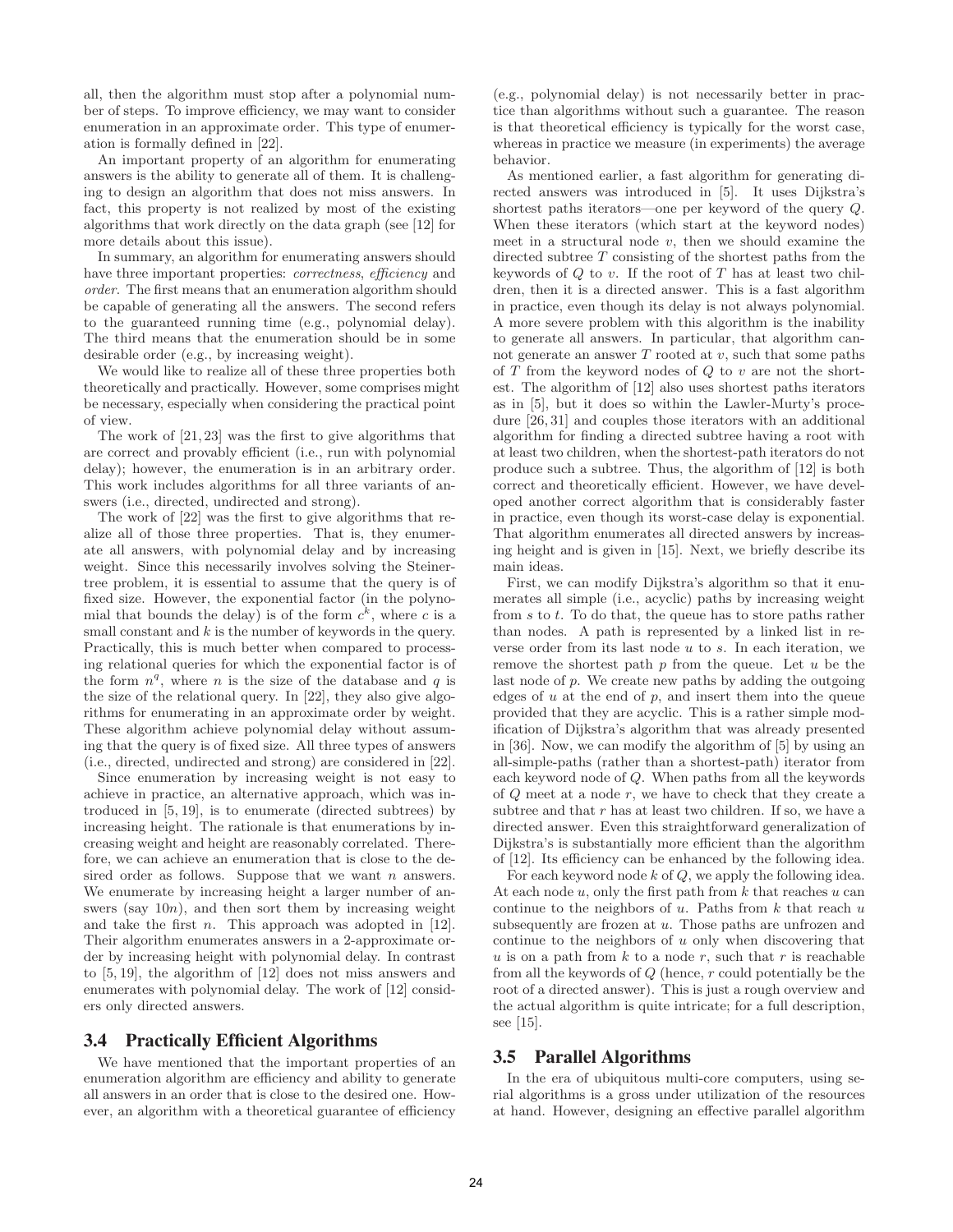is not an easy task. In this section, we give an overview of the work of [13] on optimizing and paralleling ranked enumeration. As mentioned earlier, the algorithm of [12] uses Lawler-Murty's procedure [26, 31]. The techniques of [13] actually apply to that procedure, rather than to a specific algorithm. Hence, the work of [13] is applicable to any ranked enumeration that uses Lawler-Murty's procedure.

Lawler-Murty's procedure works as follows. Essentially, it is a reduction of an enumeration problem to a sequence of optimization problems (i.e., each one entails finding the optimal solution) under constraints. The procedure stores solutions to those optimization problems in a priority queue. In each iteration, the top  $T$  of the queue is removed and printed, namely, T is the next element (e.g., an answer to a given query) in the ranked enumeration. In addition, several new optimization problems under constraints are created from T (in a way that also incorporates the constraints under which  $T$  was obtained). We call them the *spawned* optimization problems. Each one of those problems is solved and its solution is inserted into the queue before proceeding with the next iteration.

To apply Lawler-Murty's procedure to a specific ranked enumeration, one has to determine the type of constraints to be used and to supply a subroutine S for solving the optimization problem under those constraints. In typical applications, S is iterative and has the property of a progressive lower bound, which means the following. At the end of each iteration, S provides a progressively better lower bound on the cost (e.g., weight or height) of the optimal solution.

The techniques of [13] use progressive lower bounds as follows. When the lower bound  $l$  of a spawned optimization problem  $P$  exceeds the value  $v$  at the top of the queue,  $P$  is no longer relevant to the current iteration. When all the active spawned optimization problems are no longer relevant, the next iteration can start. In particular, the solution at the top of the queue can be removed and printed, even though not all the spawned problems of the previous iteration have yet been solved.

A thread pool is used for solving spawned optimization problems. The main task (which has a dedicated thread) monitors the progressive lower bounds of the active spawned problems and decides if it is safe to continue with the next iteration. If so, the main task removes and prints the top T of the queue, and also creates the spawned optimization problems implied by T. This technique is called relevance monitoring.

The work of [13] also introduces the idea of freezing a spawned optimization problem. This is instrumental in not overloading the thread pool. When the progressive lower bound  $l$  of an optimization problem  $P$  exceeds the current value  $v$  at the top of the queue,  $P$  can be frozen. The computation of  $P$  should resume when the top of the queue becomes greater than l. Note that we want to freeze an optimization problem only when there is no available thread to work on it.

Combining the techniques of relevance monitoring and freezing in an effective parallel algorithm is not straightforward. In particular, subtle synchronization is needed between the various threads, the frozen optimization problems and the queue, and it should be done without either incurring too much overhead or doing excessive locking (which may reduce the degree of parallelism). The details are in [13].

An additional technique of [13] is early freezing. The idea



Figure 3: An answer to "Paris, Strasbourg"

is to create spawned optimization problem from a solution T when  $T$  is inserted into the queue (rather than when it is removed). Those spawned problems are frozen upon creation. Early freezing is needed in order to eliminate a situation of not having enough spawned optimization problems to work on (which means that the thread pool is underutilized). For example, in the context of parallelizing the algorithm of [12], this situation is especially likely when the query has a small number of keywords and, hence, each answer creates only a few spawned optimization problems. Early freezing entails a significant change in the logic of Lawler-Murty's procedure, and requires a more subtle synchronization than the parallel variant (mentioned earlier) that uses freezing. The experiments of [13] show that early freezing delivers a speedup that is close to linear when using eight cores.

## **4. THE SYSTEM**

In this section, we describe practical aspects of keyword search over data graphs. We start with a description of our data model. Then we explain how to build a data graph from an XML document. We discuss the issues of how to handle data redundancies in the source XML document and how to eliminate duplicate answers. Finally, we describe the implementation of our system and the GUI. This section is an overview of the work done in [14].

#### **4.1 The OCP Model**

An essential feature for keyword search over data graphs is a GUI that facilitates quick understanding of what an answer means. Showing just an XML fragment or a set of tuples makes it very hard to grasp the essence of an answer. The object-connector-property model was develop in [1] for rendering XML fragments that are answers to keyword search over data graphs. Figure 3 shows an answer to the query "Paris, Strasbourg." Gray rectangles represent objects and red circles depict connectors. Each object has a title, which is shown in blue, and a type, which appears inside parentheses. For example, the top rectangle in Figure 3 represents the object entitled Strasbourg that has the type city. A connector has only a type, which is written in red next to the circle. Occurrences of the query keywords are underlined in green. Edges represent connections (i.e., relationships) between objects. An implicit connection is just an edge between two objects, and its meaning is clear from the context. For example, the edge connecting Strasbourg and France simply means that the former is a city of the latter. An explicit connection between a pair of objects is represented by a pair of edges that go through a connector. The type of the connector indicates the meaning of the relationship. For example, in Figure 3, the pair of edges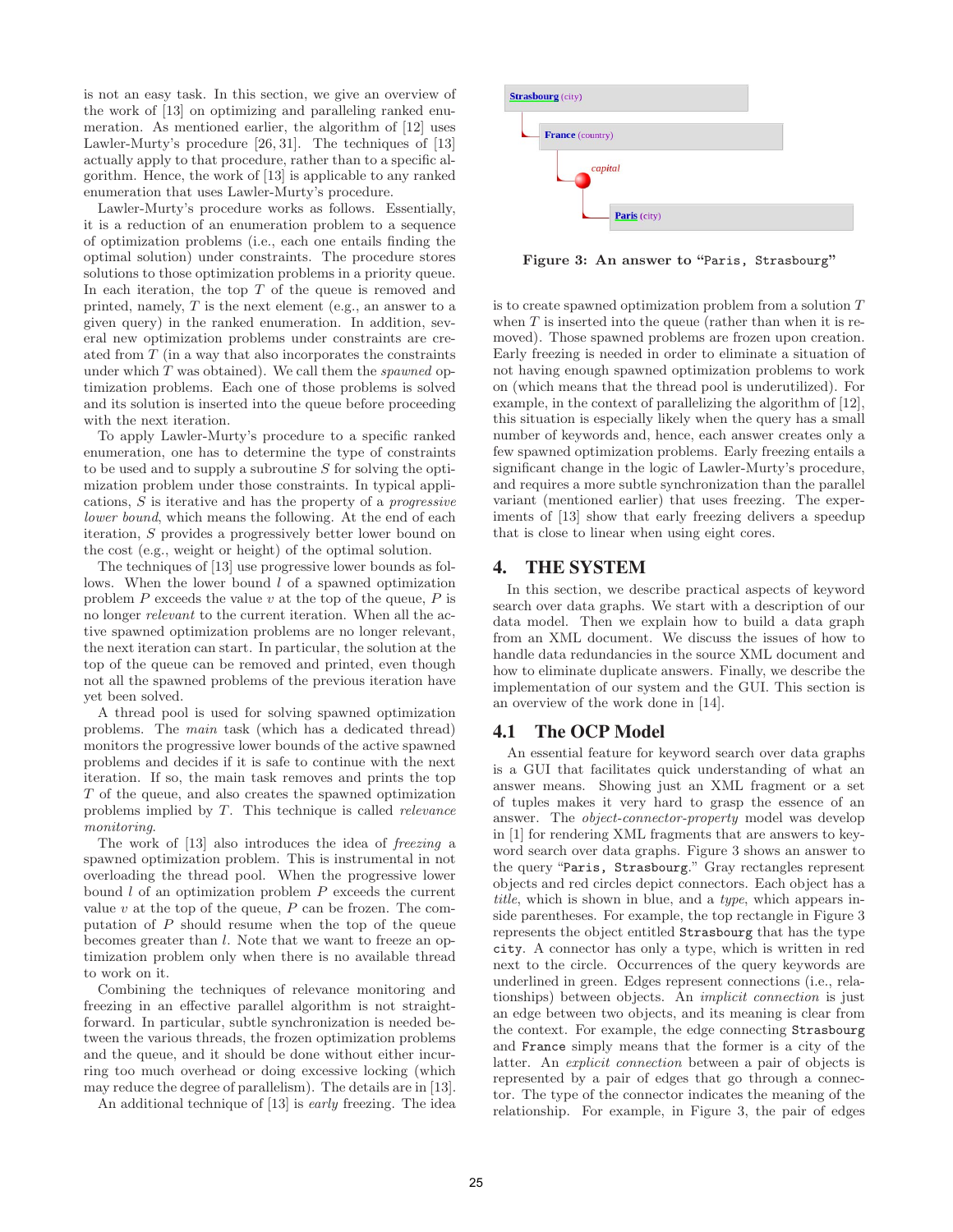

Figure 4: A snippet of the Mondial DTD

connecting France and Paris through the connector capital means that the latter is the capital of the former.

The OCP model assumes that the source data is given as an XML document. The first task is to identify the objects, connectors and properties of that document by examining the DTD. A set of rules for doing that was first developed in [1]. Here, we describe the approach of [14], which uses fewer, simpler rules as follows.

- An object is any XML element with an ID attribute.
- A connector is either one of the following two.
	- An element that has either an IDREF or IDREFS attribute, and does not have an ID attribute.
	- An IDREF or IDREFS attribute.
- A property is either one of the following two.
	- An element such that none of its attributes is either ID, IDREF or IDREFS (i.e., an element which is neither an object nor a connector).
	- An attribute that is neither IDREF nor IDREFS.

Example 2. Consider the DTD that is shown in Figure 4 (which is a part of the DTD of the Mondial XML docu $m$ ent<sup>2</sup>). For each component (i.e., element or attribute) we want to determine whether it is an object, a connector or a property. The element country is an object, because its attribute car\_code is defined as ID in the DTD. Similarly, the elements province, city, organization and sea have the attribute id that is defined as ID; hence, all of them are objects. The attributes capital and memberships of the element country are connectors, because the former is defined as IDREF and the latter—as IDREFS. Similarly, the attribute country is a connector in all of the elements where it appears (i.e., border, city and sea), because each of those occurrences is defined as either IDREF or IDREFS. The element border is a connector, because its attribute country is defined as IDREF and it has no other attribute that is defined as ID. The elements name and ethnicgroups are properties, because they have neither an ID, an IDREF nor an IDREFS attribute. Finally, the attributes car\_code,

```
1 <country car_code="IL" capital="cty-Israel-Jerusalem"
             memberships="org-Interpol org-UN">
 \mathcal{L}<name>Israel</name>
 \mathbf{3}<ethnicgroups percentage="82">Jewish</ethnicgroups>
     <border country="RL" length="79"/>
 \overline{4}<province id="prov-cid-cia-Israel-2">
 \overline{5}6
        <name>Central</name>
 \overline{7}<city_id="cty-Israel-Jerusalem"_country="IL">
 8
          <name>Jerusalem</name>
        \langle/city>
 \mathbf{Q}10
     </province>
11 </country>
12 <country car code="RL" memberships="org-UN">
13
     <name>Lebanon</name>
     <border country="IL"/>
14
15 </country>
16 <organization id="org-Interpol">
     <name>Interpol</name>
17
18 </organization>
19 <organization id="org-UN">
     <name>UN</name>
2021 </organization>
22 <sea id="sea-Mittelmeer" country="IL">
23<name>Mediterranean Sea</name>
```
Figure 5: A fragment of the Mondial document

percentage and (all the occurrences of) id are properties, because they are defined as neither IDREF nor IDREFS.

Looking now at the XML fragment of Figure 5 that conforms to the DTD of Figure 4, we can see that lines 12–15 define a particular object that has two properties: car\_code and name. That object also embeds two connectors: memberships and border, where the latter has a connector of its own, namely, its attribute country.

As already mentioned, each object, connector and property has a type, which is just the name of the corresponding element or attribute in the DTD. In the above example, the type of (either the object or connector) country is country, the type of the property name is name, etc. Each object has a title, which is the value of one of its properties. As a heuristic, the title is the value of a property having a type such as name, header, etc; however, for some XML documents, this heuristic may have to be modified. For example, lines  $12-15$ of Figure 5 define an object of type country that has the title Lebanon (which is the value of its property name). It is possible that some objects lack any title. In the next section, we use the types and titles in lieu of the labels of the formal data graph of Section 3.1.

The above example illustrates several points. First, both objects and connectors may have properties (e.g., name and length are properties of an object and a connector, respectively). Second, properties can be nested (e.g., percentage is a sub-property of ethnicgroups). Third, a connector may nest another connector (e.g., the connector border contains the connector country). Obviously, objects may be nested (e.g., province is a sub-object of country).

#### **4.2 Constructing the Initial Data Graph**

We now describe how to build a directed data graph from a given XML document, after we have determined the objects, connectors and properties using the rules of Section 4.1. This construction is taken from [14] and it comprises two phases. In this section, we show how to build the initial data graph. The second phase of adding more edges is discussed in the next section. Note that here we describe a

 $^{2}$ http://www.dbis.informatik.uni-goettingen.de/ Mondial/#XML

 $24 \le$ /sea>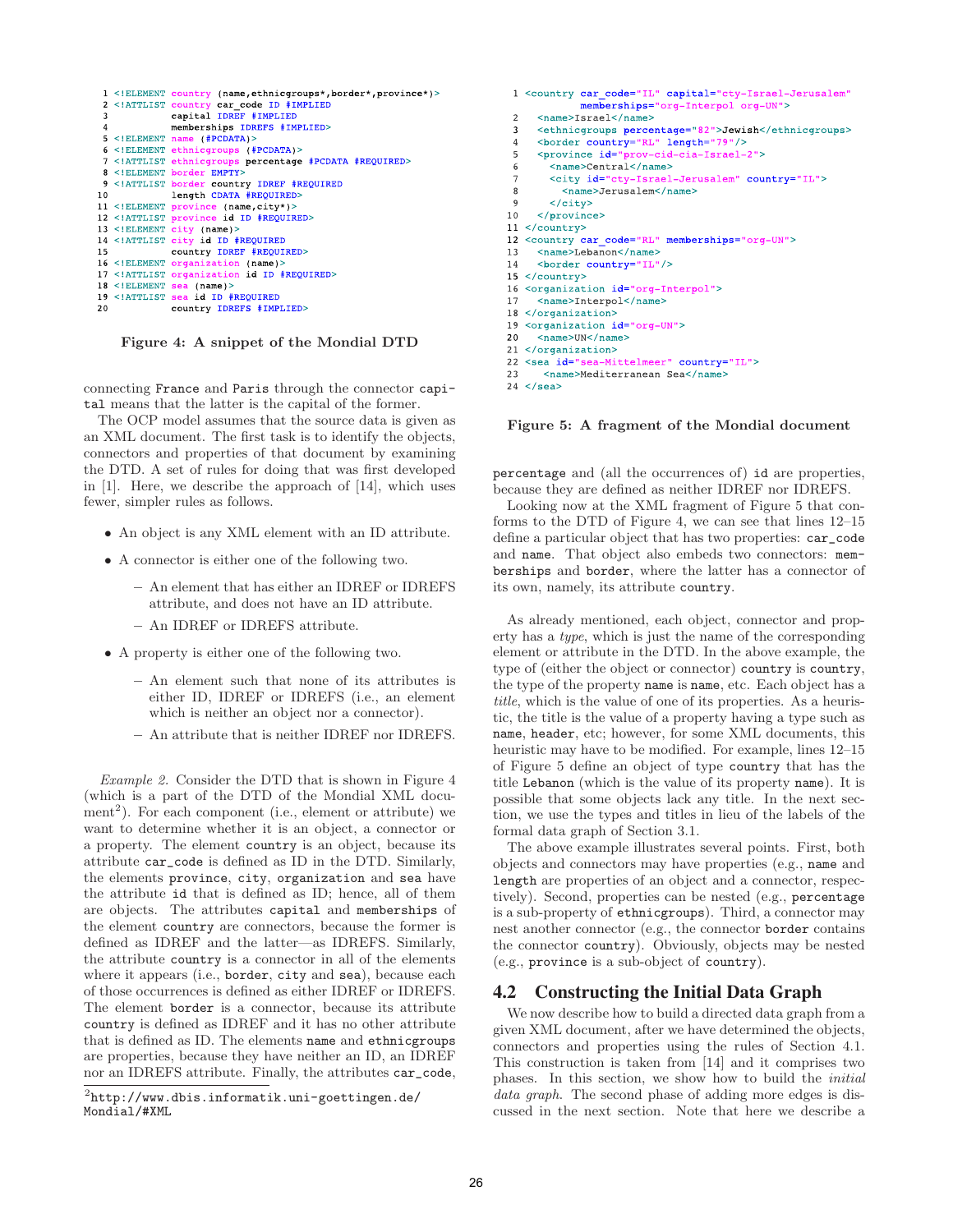concrete implementation of the abstract notion of a data graph that was given in Section 3.1. We actually describe only the construction of the structural nodes and their edges. The keyword nodes are discussed in Section 4.6. Thus, by a slight abuse of terminology, when we say "node," we mean "structural node."

Due to the tree structure of an XML document, each element and attribute has (at most) one parent. To emphasize that this notion of a parent is defined by the XML document, we call it the XML parent and define it formally as follows. For an attribute a, the XML parent is the element to which a belongs. For an element e, the XML parent (if it exists) is the immediate super-element  $s$  in which  $e$  is nested. The notion of an XML parent implies naturally the meaning of an XML child.

For simplicity, we make two assumptions. First, if an element does not have an XML parent, then it is an object (i.e., it has an ID attribute).<sup>3</sup> Second, an element that is a connector cannot have a sub-element that is also a connector (but it may have an attribute which is a connector). The first assumption is rather natural, but the second is not always satisfied in real-world XML documents. The general case (namely, when the second assumption does not hold) is handled in [14].

In the data graph, there are structural nodes for all the objects and for some of the connectors. By a slight abuse of terminology, we do not distinguish between a node  $v$  and the object or connector for which  $v$  was created. That is, we may call  $v$  an object or a connector (rather than a node). We construct the data graph as follows. For each object  $o$ , we create a unique node and add a directed edge  $(o, o')$  for all XML children  $o'$  of  $o$ , such that  $o'$  is also an object. For a connector  $c$ , we do the following. If  $c$  is an element, we create a node for c and add a directed edge from the XML parent of  $c$  to  $c$ . If  $c$  is an attribute, we consider each IDREF i in the value of c. If i points to an object  $\vec{o}$  that has the same type as c, then we add a directed edge from the XML parent of c to  $\vec{o}$ . If there is at least one i that does not satisfy that condition (namely, i points to an object of a different type), then we create a node  $v$  for  $c$  and add a directed edge from the XML parent of  $c$  to  $v$ . In addition, for each  $i$ , such that i points to an object  $\vec{o}$  of a different type from that of  $c$ , we add a directed edge from  $v$  to  $\vec{o}$ .

We do not create nodes for properties. Since properties can be nested, we consider each maximal subtree  $t$  (of the XML parent hierarchy), such that  $t$  comprises only properties, and associate t with the XML parent of its root.

Example 3. In Example 2, we showed what are the objects, connectors and properties of the XML fragment of Figure 5. Figure 6 depicts the data graph constructed from that XML fragment. The nodes for objects are rectangles and those for connectors—ellipses. To avoid cluttering, only the title (but not the type) of an object is written inside its corresponding node. For a connector, its node includes the type. The solid edges are those created as explained earlier. The dashed edges will be discussed in the next section. Recall that lines 12–15 of Figure 5 define the object Lebanon of type country. A single node is created for Lebanon and its two properties (i.e., car\_code and name). The object Lebanon embeds the connectors memberships and border. The con-



Figure 6: Data graph of the Mondial fragment

nector memberships is an IDREF attribute that points to the object UN (which is defined in lines 19-21 of Figure 5). Since memberships is different from the type of UN (which is organization), we create a node for memberships and connect it by a directed edge to UN. Similarly, a node is created for the connector border of Lebanon. Line 14 of Figure 5 shows that border has the attribute country, which is a connector with a single IDREF that points to Israel (which is also of type country). Hence, we add a directed edge from (the node created for) border to Israel and no node has to be created for the connector country of line 14 of Figure 5. Note that a node of type memberships is created also for Israel, but it has two outgoing edges, because Israel is a member of two organizations. As a last example, lines 5–10 of Figure 5 define the object Central of type province that embeds the object Jerusalem of type city. Therefore, there is a directed edge from Central to Jerusalem.

For simplicity, we assume that in a data graph that is constructed as described in this section, all the edges are between either two objects or an object and a connector; that is, there is no edge between two connectors. This is equivalent to requiring the following. If a connector  $c$  is an element of the given XML document, then each of its IDREF or IDREFS attributes a points only to objects that have the same type as a. We have also ignored the case that a connector has no outgoing edges and the possibility of some errors in the source XML document (e.g., an id reference that points to a non-existing element). As already mentioned, the general case is discussed in [14].

# **4.3 Adding Opposite IDREF Edges**

The initial data graph (constructed in the previous section) cannot provide some answers that we would expect to get. For example, consider the data graph of Figure 6 with only the solid edges (which are those of the initial data graph). This graph does not have a subtree that includes Israel, Lebanon, UN and the two memberships nodes. So, when posing the query "Israel, Lebanon, UN" we would not get the answer that both Israel and Lebanon are members of the UN. A solution to this problem is to introduce edges in the opposite direction of existing ones. We could do it for all edges, but that may result in overwhelming the user with too many answers of a semantically weak nature. Therefore, we do it more judiciously as discussed in this section, based on the work of [14] (which also includes additional details that are not covered here).

<sup>3</sup>We need not assume that there is just one element without an XML parent.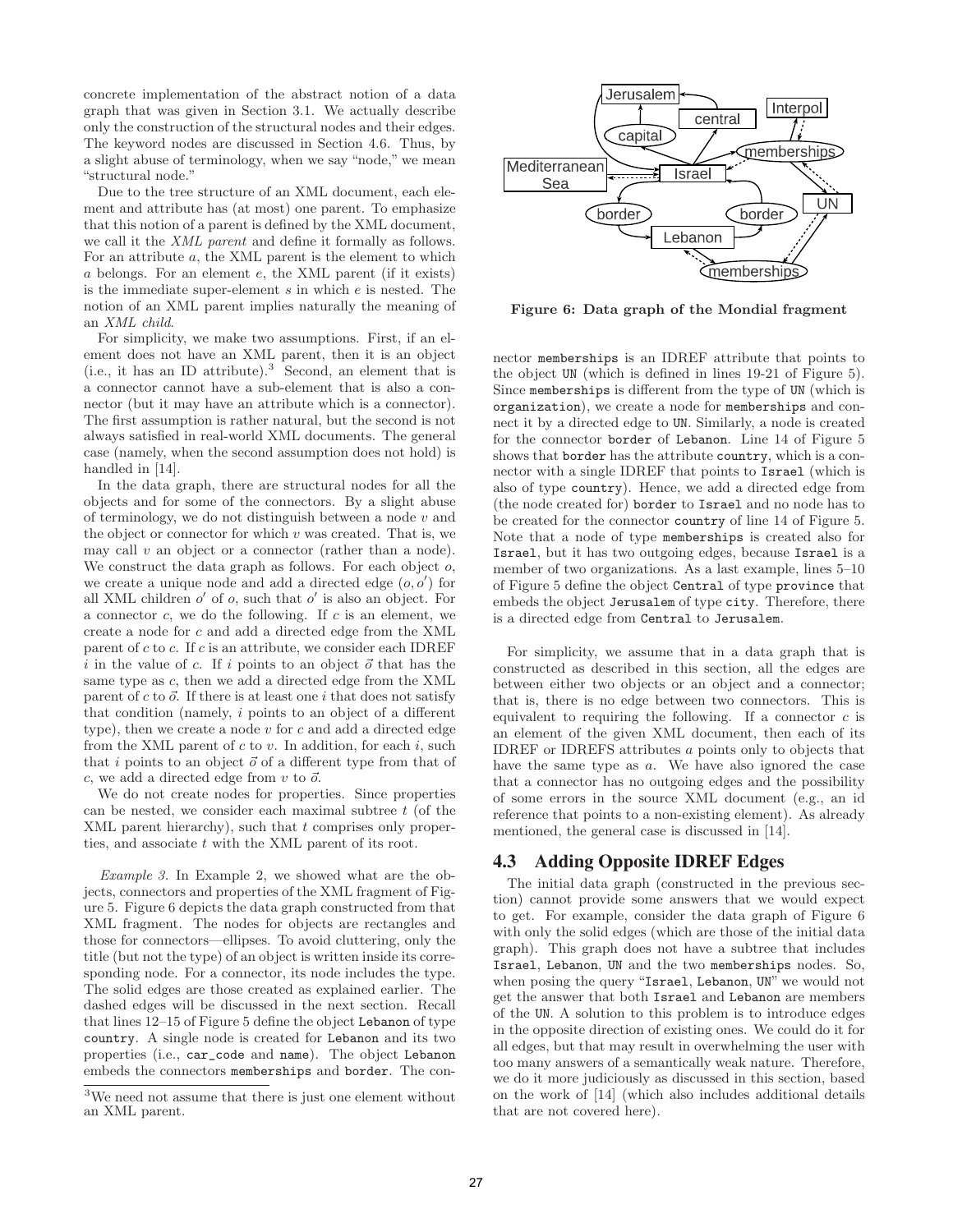

Figure 7: A data graph of papers and citations

Recall that an *explicit connection* between two objects  $o_1$ and  $o_2$  is a pair of edges  $(o_1, c)$  and  $(c, o_2)$  that pass through a connector c (note that in the initial data graph, the latter edge is due to an id reference). An implicit connection is a single edge  $(o_1, o_2)$  between two objects, and it is either an implicit idref connection or an implicit nesting connection depending on whether it is due to an id reference or nesting, respectively. When we just say "connection," we mean that it could be of any type.

For some of the connections that are not due to nesting, we add edges in the opposite direction. We use the data graph of Figure 6 as a running example. Recall that solid edges are those created for the initial data graph, as explained in the previous section. Dashed arrows are called opposite idref edges and we now describe the rules for creating them.

Suppose that  $e$  is an implicit idref connection from node  $o_1$ to  $o_2$ . If the data graph does not already have a connection (using only solid edges) in the opposite direction, we add a directed edge from  $o_2$  to  $o_1$ . For example, in Figure 6, we add the (dashed) edge from Israel to Mediterranean Sea. However, there is no need to add an edge from Israel to Jerusalem, because the data graph already has a connection from the former to the latter through the connector capital.

Now, suppose that there is an explicit connection from  $o_1$  to  $o_2$  consisting of the edges  $(o_1, c)$  and  $(c, o_2)$ , namely, c is a connector. At first, we assume that the objects  $o_1$ and  $o_2$  have different types. We add the edges  $(o_2, c)$  and  $(c, o<sub>1</sub>)$  if in the opposite direction, there is neither an implicit connection nor an explicit connection that uses the same connector type. For example, in Figure 6, for the explicit connection Israel  $\rightarrow$  memberships  $\rightarrow$  Interpol, we add the edges from Interpol to memberships and from memberships to Israel. However, for the explicit connection Israel  $\rightarrow$  $\texttt{capital} \rightarrow \texttt{Jerusalem},$  we do not add any edges, because there is already the implicit connection from Jerusalem to Israel in the initial data graph.

If  $o_1$  and  $o_2$  have the same type, then additional information is required. We need to determine whether the connection is symmetric or asymmetric. For example, for two countries, the connection that they have a common border is symmetric. That is, if we reverse the direction of the connection, its meaning remains the same. In contrast, for two papers, the connection that one cites the other is asymmetric. Namely, if the first paper cites the second, then the opposite connection is cited\_by and not cite.

If the explicit connection (from  $o_1$  to  $o_2$  of the same type) is symmetric, then we treat it as in the case where  $o_1$  and  $o_2$  have different types. For example, for the explicit connection Lebanon  $\rightarrow$  border  $\rightarrow$  Israel, we do not add any edges, because there is already an explicit connection in the opposite direction through border.

Figure 7 depicts a situation that occurs in the data graph for the DBLP dataset. There is an explicit connection from paper1 to paper2 through cite, which is asymmetric. In this case, we add opposite idref edges from paper2 to paper1 through the same cite connector. We do that even though there is already a connection from paper2 to paper1 through another cite connector. The new connection through the opposite idref edges is really cited\_by (rather than cite). Therefore, when presenting an answer that uses those opposite idref edges, we show the connector as having the type cited\_by (rather than cite). In other words, cited\_by does not exist in the data graph—it is only created at the presentation level.

Determining whether a connection is symmetric or asymmetric can be done interactively by consulting some users. It can also be done automatically as explained in [14].

We end this section with the following observation. In the initial data graph, a node of a connector has exactly one incoming edge (from its XML parent). Therefore, if a node of a connector has any incoming opposite idref edges, then it has exactly one outgoing opposite idref edge; otherwise, it has no outgoing opposite idref edges.

#### **4.4 Data Redundancies**

Real-world data often has redundancies. The Mondial XML document has quite a few. For example, Figure 6 shows that the information about borders is stored twice. There is a connection through border from Lebanon to Israel and vice versa. This redundancy is rather easy to detect, because the same type of connector is used for both directions. As explained in Section 4.3, we do not create opposite idref edges in this case. Sometimes each direction is through a different type of connector. For example, the Mondial XML document stores for each country information about its memberships in organizations, and for each organization it lists its members. Only the former is shown in the XML fragment of Figure 5 and in the data graph of Figure 6. This kind of redundancy is harder to detect, because one direction uses connectors of type memberships whereas the other is through the type members. Nonetheless, [14] shows how to detect this redundancy automatically. Hence, there is actually no need to add opposite idref edges for connections through memberships when building the data graph for the full Mondial XML document (and the same is true for members).

There are also cases of redundancies involving different connections in the same direction. The Mondial XML document stores twice the same relationship between a river and the countries through which it flows. First, each river has an IDREFS attribute country that points to the relevant countries. Second, for each river, Mondial stores separately each country and those of its provinces that contain the river. In this case, it seems reasonable not to include the former in the data graph (i.e., to remove the attribute country of river). Automatically detecting this kind of redundancy can be done as explained in [14].

#### **4.5 Eliminating Duplicates**

We use a directed data graph. In the graphical interface (e.g., Figure 8), the direction of the edges is not shown explicitly, but is from top to bottom. Due to opposite idref edges, when we get the answer of Figure 8, there would also be a similar answer but in the opposite direction (i.e., the root is Ukraine and Dnepr is the leaf). These two answers are essentially the same. As in [5], we use an undirected semantics for answers. Since we employ an algorithm that generates directed subtrees, we need to eliminate duplicates.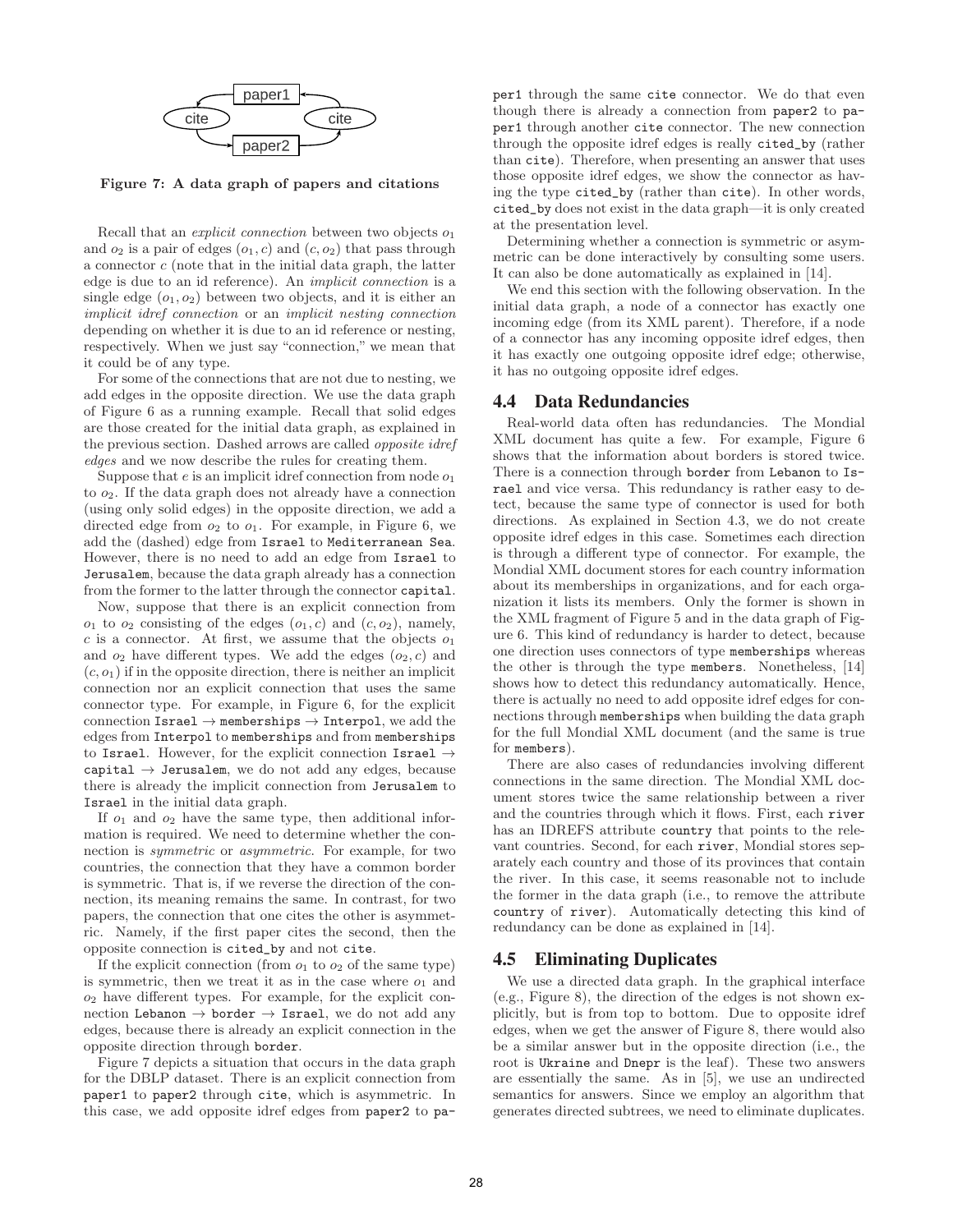

Figure 8: An answer for the query "Dnepr Ukrainian"

An answer is removed if it is the same as a previous one when viewing edges as undirected. Duplicate elimination is done after removing the keyword nodes (which are attached to the data graph when generating answers, as explained in the next section).

Eliminating duplicates just on the basis of on undirected semantics may not be enough. For example, in Figure 6, the information that Lebanon and Israel have a common border is stored in both directions using different connectors (although both are of the same type). Therefore, our system offers also the option of eliminating duplicates while viewing two connectors as the same node if their types are identical. In this way, we would get only one answer (rather than two) with the information that Lebanon and Israel have a common border. Note that this would eliminate many redundancies among answers that include the path Lebanon  $\rightarrow$  border  $\rightarrow$  Israel (or its reversal). This idea can be extended to cases where two different types of connectors are deemed the same (e.g., memberships and members). An alternative is to build the data graph so that the same connection between two objects is represented in both directions by the same connector (i.e., same physical node).

It should be noted that although duplicate removal assumes that edges are undirected, we still get fewer answers compared with the case of assuming that the initial data graph is undirected (and generating strong answers). We believe that in this way, we quickly cull many semantically weak answers, even if there are examples where this is not necessarily the case. In summary, we judiciously add opposite idref edges (as explained in Section 4.3), but eliminate duplicates based on an undirected semantics. We believe that this approach strikes the right balance between inundating the user with a lot of semantically weak answers, on the one hand, and missing important ones on the other hand.

## **4.6 Implementation and GUI**

The data graph is stored in a DBMS. When the system is started, a skeleton of the data graph is loaded into main memory. The skeleton consists of the structural nodes with only their internal ids (generated by the system) and their edges. When a query Q is given, nodes are created for its keywords. Those nodes are attached to the data graph, based on the information in the DBMS. That is, an edge is created from each node v of the data graph to a keyword  $k$  of  $Q$ , provided that the content of v contains  $k$ . Note that the keyword nodes that are needed for generating answers to Q are only those for the terms of Q.

When parsing the source XML document, during the construction of the data graph, we also create for each node  $v$  and XML fragment that describes the full content (i.e., text) of



Figure 9: An expanded answer for "Dnepr Ukrainian"

 $v$ , that is, its type, title (if it exists), all the nested properties and their values, and any additional text (e.g., PCDATA). The XML fragment of each node is stored in the DBMS. Given an answer, we can easily combine the XML fragments of its nodes to obtain an effective graphical rendition.

Our approach of using fat nodes, by associating each object and connector with all its properties (even nested ones), results in a much smaller data graph, compared with having a separate node for each property. Thus, less main memory is needed and the traversal of the graph is faster when generating answers. As demonstrated in [2], fat nodes also facilitate an easy-to-understand graphical presentation of answers. The default display of an answer is illustrated in Figure 8. The keyword of the query are underlined in green. Only properties that include the keywords are shown. There is an option to expand an answer so that all its properties are displayed, as illustrated in Figure 9.

Recall that an answer is defined (in Section 3.2) as a reduced subtree with respect to the query. Next, we discuss cases where this definition does not yield (sufficiently) meaningful answers and explain how to handle them.

It is meaningless to show a connector without displaying also some of its adjacent objects. Actually, we need to display at least two adjacent objects, such that one of them is the XML parent of the connector. For example, in the data graph of Figure 6, there is a connector memberships with the adjacent objects Israel, Interpol and UN. Any meaningful information pertaining to that connector must include at least its XML parent Israel and one more adjacent object. Observe that if we display two adjacent objects, such that none is the XML parent, then the obtained information is rather meaningless. That is,  $UN \leftarrow$  memberships  $\rightarrow$  Interpol only indicates that some country is a member of both Interpol and UN.

Hence, if a connector is either the root or a leaf of a generated answer A, we need to augment A before showing it to the user. First, suppose that the root of A is a connector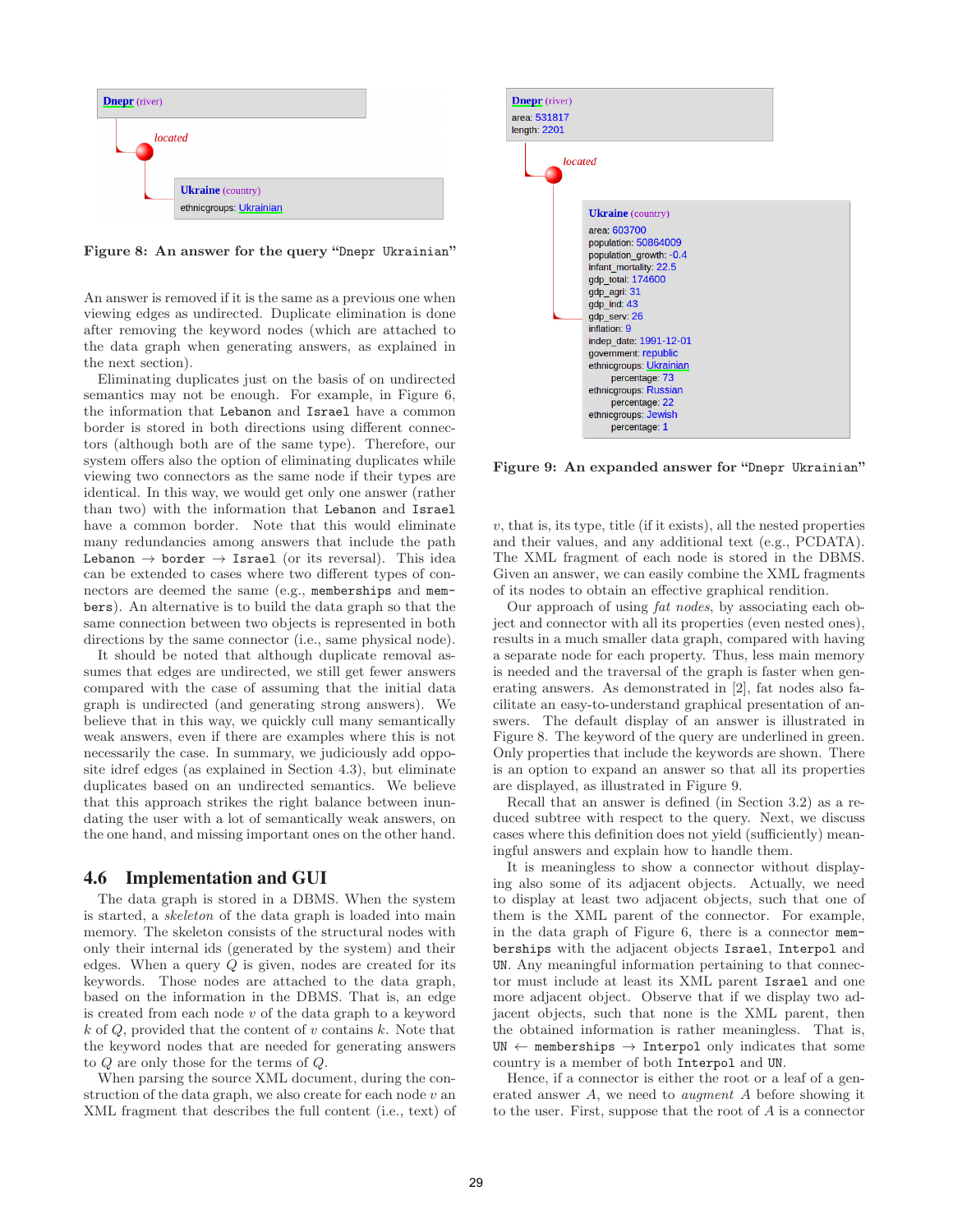c. Recall that the root must have at least two children. If one of them is the XML parent of c, we discard the answer A, because it is more meaningful when the XML parent is the root (and due to opposite idref edges, there would be an equivalent answer that satisfies that). If the answer A is not discarded, we add the XML parent of c as the new root (and c becomes its child). Note that this augmentation violates the requirement that the root must have at least two children, but it is necessary to make the answer meaningful to the user.

Now, suppose that a leaf of the answer  $A$  is a connector  $c$ . If a solid edge (i.e., of the initial data graph) enters  $c$ , then we add all the outgoing solid edges of  $c$  and their adjacent objects become leaves instead of c. If an opposite idref edge (i.e., dashed arrow) enters  $c$ , then we add the only outgoing opposite idref edge of c and its adjacent object (which is actually the XML parent of c) becomes a new leaf instead of the connector  $\boldsymbol{c}.$ 

Sometimes, nodes added during augmentation already appear in the answer. These cases can be handled as explained in [14].

The discussion about augmentation already alludes to an important principle. That is, if a connector appears in an answer, both its incoming and outgoing edges should be of the same kind (i.e., all of them should be either solid or dashed edges). For example, consider the path Interpol  $\rightarrow$ memberships  $\rightarrow$  UN in Figure 6. A dashed (i.e., opposite idref) edge enters memberships and a solid one goes out. This is a rather meaningless path—all it says is that some country is a member of both Interpol and UN. Therefore, we do not want such paths in answers. We achieve this by requiring that the traversal of the data graph (during the process of generating answers) satisfies the following rule. If a path (which is part of an answer) enters a connector through a solid (resp., dashed) edge, then it must also leave through a solid (resp., dashed) edge. Since this rule is applied during the traversal of the graph, we do not even generate answers that violate it.

## **5. RANKING ANSWERS**

In this section, we discuss the issue of how to assign weights to the nodes and edges of a data graph and how to do the final ranking of answers. It should be noted that lower weights are better, since (as mentioned in Section 3.3) we follow the principle that a smaller answer is more meaningful (and the size of an answer is actually its weight).

Two factors determine the weights: the semantics of the data and the text. The former refers to database aspects, namely, the relative importance of entities and the strength of the relationships among them (note that entities and relationships are objects and connections, respectively, in our model). The latter factor refers to the relevance of the text to a specific query, as viewed in information retrieval (IR).

Semantic considerations determine static weights that are independent of a specific query. Using a given query Q and the text associated with the nodes of the data graph, we should also derive *dynamic* weights that indicate relevance to Q. The weights of nodes and edges are used in two ways. First, when generating answers for a given query Q, we do it in a manner that uses the weights. As mentioned in Sections 3.3 and 3.4, enumeration by increasing height is a good strategy, because it can be done efficiently and has a good correlation with the desired final ranking. Second, those weights can be used in the final ranking, say by increasing weight (and, hence, "smaller is better" actually means "an answer with a smaller weight is better.") However, the final ranking of answers may also be done in a way that is not strictly determined by their weights.

A common theme for determining static weights is "prestige" [5]. It is tempting to interpret this notion as meaning a high degree in the data graph. That is, an object that has a high degree in the data graph (which means connections to many other objects) would be deemed more important (and, hence, should get a lower weight). But this is hardly a universal principle. For example, which is a more important organization—one with many members or one with only a few? An organization with many members may be important because it is viewed as having a wide influence, whereas an organization with only a few members could be deemed important because it is highly exclusive. Formulas for assigning static weights are given in [12, 29, 30].

Clearly, the first step is to assign the static weights to the structural nodes of the data graph and to the edges connecting them, because they do not depend on a specific query. Now, suppose that we are given a query  $Q$ . Two issues arise: how to determine dynamic weights and how to assign them; in particular, there is no obvious way of combining static and dynamic weights.

In [29, 30], dynamic weights are computed by using language models [32] with smoothing methods [37]. In addition, the text of each node is divided into three fields: title, content and structure. The first field is just the title of a node, if it exists (recall that objects, but not connectors, typically have titles). The second is the whole text associated with the node (including the nested properties). The third comprises the type of the node and those of its properties (that is, the names of the corresponding elements and attributes from the source XML document). The approach of dividing the text into fields bears some similarity to [16]. It makes it possible to determine the degree of importance of a particular keyword occurrence depending on where it appears.

Recall from Section 4.6 that only keyword nodes of the given query Q are attached to the skeleton of the data graph, when generating answers to Q. In [30], only the edges of those keyword nodes get dynamic weights. Consider an edge  $(v, k)$  from a node v that has an occurrence of the keyword k of Q to the node for k. The weight of  $(v, k)$  is determined by the relevance of  $v$  to the query  $Q$  (rather than just to  $k$ ). That relevance is calculated by the language-model approach. In particular, distinct language models are created for the title and content fields and then combined together. A keyword that appears in the structure field is treated differently (see details in [30]), because language models are not effective in this case.

The final ranking of answers in [30] is not according to the weights of the generated answers. Instead, for each answer, the text from all its nodes is concatenated (while keeping distinct fields separately) and a new *lm-value* is computed based on language models. That lm-value is combined with the weight of an answer to yield a score that determines the final ranking.

An important issue is that of normalizing (into one scale) the static weights, the dynamic weights and the lm-values. Recall that the first are derived from semantic considerations whereas the latter two are obtained from language models. In particular, language models yield probabilities for which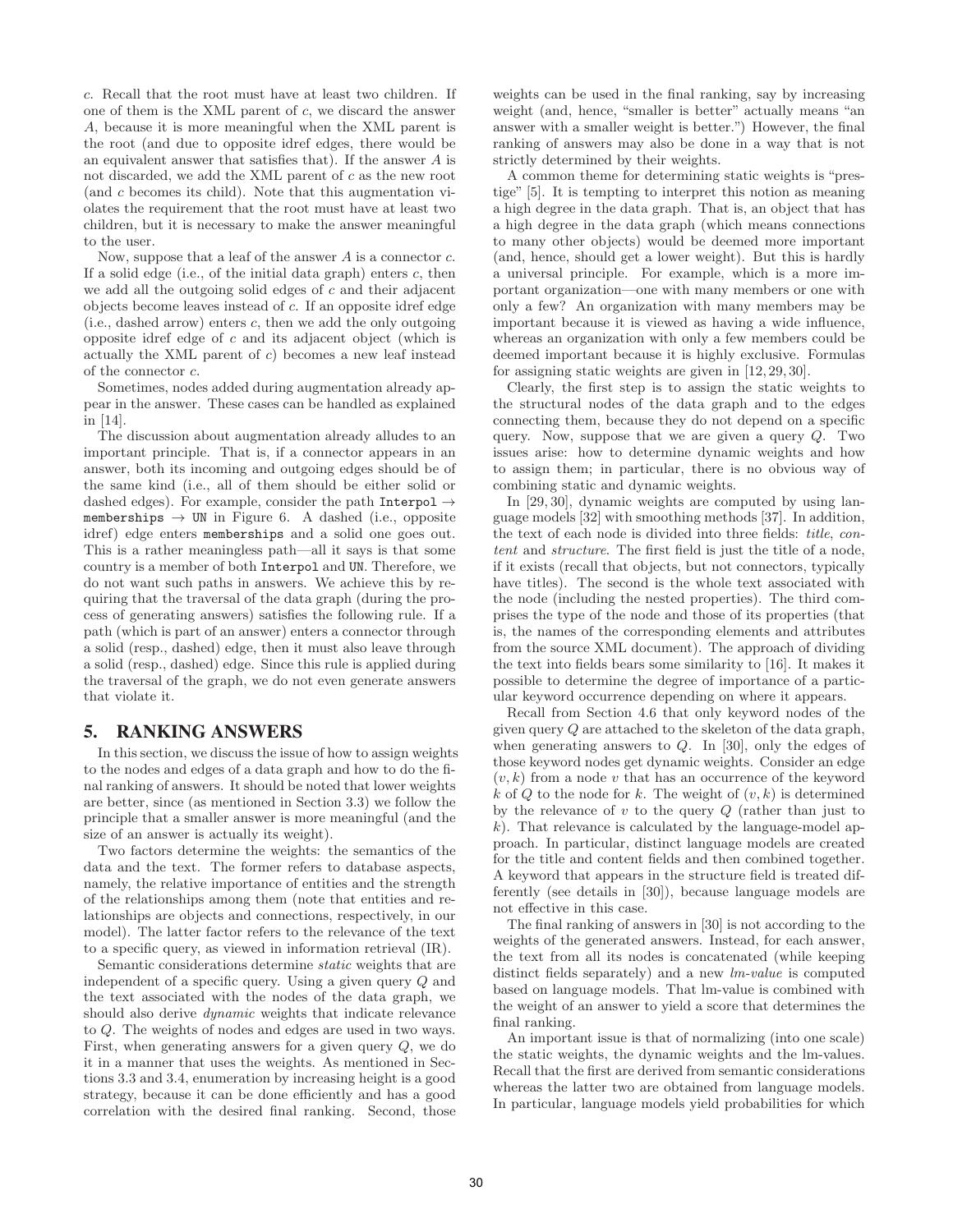the higher is better. The first task of the normalization is to invert those probabilities, since ranking is done by increasing score (i.e., the lower is better). The second task of the normalization is to make it meaningful to combine values obtained from language model with those derived from semantic considerations. Some formulas for doing that were developed in [30]. However, more research is needed to provide theoretical foundations for the normalization process.

In [30], as explained earlier, the dynamic weight of an edge  $(v, k)$  from a node v to a keyword k is determined only by the relevance of  $v$  to the given query  $Q$ . However,  $v$  is (at best) just one node of a relevant answer. In [29], a neighborhood of  $v$ , called a *virtual leaf*, is considered rather than merely  $v$  itself. In addition, the estimation of probabilities for a virtual leaf takes into account the distance of each term occurrence  $t$  from  $v$ , in a manner that resembles [27]. Note that the distance is the sum of static weights from  $v$  to the node containing  $t$ . In [29], the idea of virtual leaves is also extended to *virtual roots*, that is, nodes that might be roots of relevant answers.

In [7], they developed a framework for evaluating database keyword-search strategies and tested nine systems. Their framework consists of three datasets and fifty queries for each one of them. When compared with those nine systems, [30] achieved higher MAP (mean average precision) on each of the three datasets, and [29] was even better. The work of [6] reported the best performance that has been achieved so far on the evaluation framework of [7], but the authors of [6] have not yet published sufficient details to reproduce their results.

In [30], they also showed how to combine the system described in Section 4 with  $Lucene<sup>4</sup>$ , which is an open-source software for information retrieval. Thus, we can efficiently generate answers according to the ranking described in this section. In particular, [30] showed that there is no need to have edges entering keyword  $k$  from all the structural nodes that contain  $k$ . Instead, it is sufficient to do that just for the top- $N$  nodes that contain  $k$ , where the ranking of those nodes is according to their relevance to the given query Q. That is, even when using small values of  $N$ , the decrease in the MAP is relatively minor, whereas the efficiency is substantially increased (because a smaller portion of the data graph has to be traversed). A similar result holds for the approach of [29].

Two useful features were demonstrated in [2]. The first is to specify that a keyword of the query must appear in the structure field. This is done by adding the suffix ? to the keyword. For example, the query "France, capital?" would return the answer France  $\rightarrow$  capital  $\rightarrow$  Pairs. Hence, this is a form of question answering. The second feature is the ability to group several keywords together by enclosing them inside curly brackets. The meaning is that those keywords should appear together in the same node of an answer. In [30], it is shown that these two features can enhance the performance (i.e., increase the MAP).

#### **6. TWO DIMENSIONAL SEARCH**

As enunciated in [28], keyword search over data graph is inherently a two-dimensional process. A specific answer is characterized by its content as well as by its pattern. The latter refers to the tree structure of an answer, that is, the pattern that we get when considering only the type of each node (and ignoring the node's id and the rest of its content).

For example, consider the query"Lebanon, Israel." Many answers to this query have a similar flavor: each one states that both countries are members of some organization. All those answers have the pattern country  $\leftarrow$  memberships  $\leftarrow$ organization  $\rightarrow$  memberships  $\rightarrow$  country. It is pointless to show to the user many answers of this pattern if she is interested in something else. Some rudimentary features for dealing with this issue were demonstrated in [2]. For example, the user can specify that she is not interested in answers that have nodes of type organization.

A comprehensive approach would allow a user to seamlessly navigate across the two dimensions. Toward this end, we may want to allow a user (who has already seen some answers) to choose any option among the following three. First, getting the next best answer in the overall ranking order. Second, getting the next best answer of a particular pattern, which would be chosen from those of answers that have already been presented, and the user may impose some additional constraints (e.g., the pattern should include a specific node). Third, getting the best next answer of a patten that has not yet appeared among the presented answers; again, some constraints might be imposed (e.g., the pattern should not include a node of type organization).

Efficient algorithm for supporting the above options should be developed. A possible approach might be based on a synergy of algorithms that directly search for answers on the data graph and those that first generate patterns and then compute them. The problem with the latter is that many of the generated patterns may yield empty results. Recent work [24, 25] developed algorithms that alleviate this problem by taking into account neighborhood constraints that the schema satisfies.

There is also a need for some additional methods and features to support two-dimensional search; for example, techniques for summarization and aggregation of answers. More details are given in [28].

Another approach is to facilitate two-dimensional search by automatically diversifying the presented answers. In [12], they introduced the idea of penalizing answers due to similarity to those that have already been presented to the user. Thus, the ranking is dynamic in the sense that after printing each answer, the remaining ones are re-ranked by adding a factor that takes into account similarity to the answers that the user has already seen. The notion of similarity is based on common parts either in the patterns of two answers or in their particular trees (i.e., by taking into account the id's of nodes, rather than just their types ).

# **7. CONCLUSIONS**

Although work on keyword search over data graphs has already been done for (at least) a decade, there are still quite a few theoretical and practical issues that have to be tackled. Progress depends on a synergy of practical and theoretical research. It is essential to invest resources in creating realworld data graphs and developing evaluation frameworks.

## **8. ACKNOWLEDGMENTS**

The author is deeply grateful to Konstantin Golenberg, Benny Kimelfeld and Yosi Mass without whom the work described in this paper would not have been done.

 $^4$ http://lucene.apache.org/